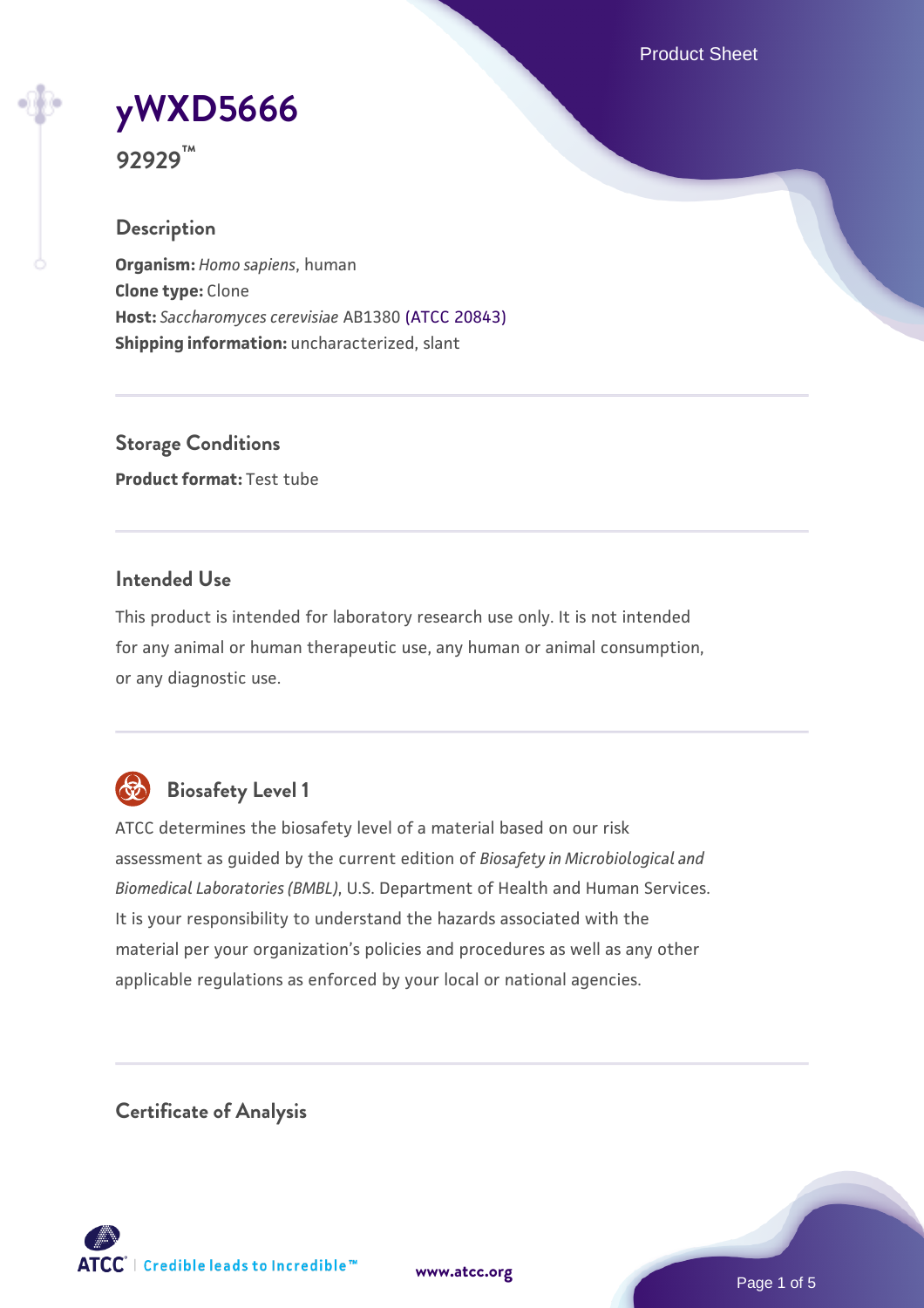## **[yWXD5666](https://www.atcc.org/products/92929)** Product Sheet **92929**

For batch-specific test results, refer to the applicable certificate of analysis that can be found at www.atcc.org.

## **Insert Information**

**Type of DNA:** genomic **Genome:** Homo sapiens **Chromosome:** X X pter-q27.3 **Gene name:** DNA Segment, single copy **Gene product:** DNA Segment, single copy [DXS4613] **Gene symbol:** DXS4613 **Contains complete coding sequence:** Unknown **Insert end:** EcoRI

## **Vector Information**

**Intact vector size:** 11.454 **Vector name:** pYAC4 **Type of vector:** YAC **Host range:** *Saccharomyces cerevisiae*; *Escherichia coli* **Vector information:** other: telomere, 3548-4235 other: telomere, 6012-6699 Cross references: DNA Seq. Acc.: U01086 **Cloning sites:** EcoRI **Markers:** SUP4; HIS3; ampR; URA3; TRP1 **Replicon:** pMB1, 7186-7186; ARS1, 9632-10376

## **Growth Conditions**

**Medium:**  [ATCC Medium 1245: YEPD](https://www.atcc.org/-/media/product-assets/documents/microbial-media-formulations/1/2/4/5/atcc-medium-1245.pdf?rev=705ca55d1b6f490a808a965d5c072196)



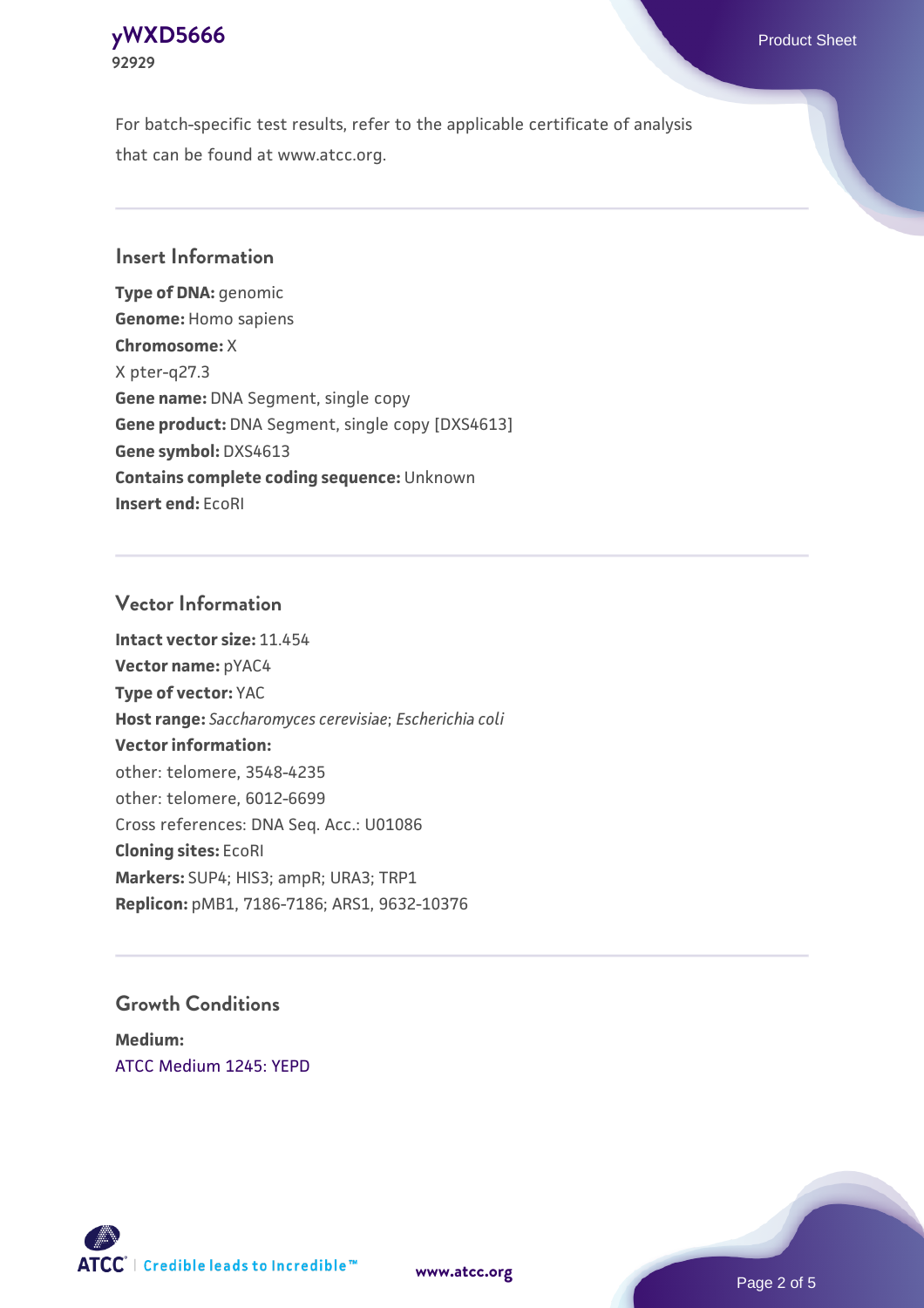**[yWXD5666](https://www.atcc.org/products/92929)** Product Sheet **92929**

**Temperature:** 30°C

#### **Notes**

More information may be available from ATCC (http://www.atcc.org or 703- 365-2620).

## **Material Citation**

If use of this material results in a scientific publication, please cite the material in the following manner: yWXD5666 (ATCC 92929)

## **References**

References and other information relating to this material are available at www.atcc.org.

#### **Warranty**

The product is provided 'AS IS' and the viability of ATCC® products is warranted for 30 days from the date of shipment, provided that the customer has stored and handled the product according to the information included on the product information sheet, website, and Certificate of Analysis. For living cultures, ATCC lists the media formulation and reagents that have been found to be effective for the product. While other unspecified media and reagents may also produce satisfactory results, a change in the ATCC and/or depositor-recommended protocols may affect the recovery, growth, and/or function of the product. If an alternative medium formulation or reagent is used, the ATCC warranty for viability is no longer valid. Except as expressly set forth herein, no other warranties of any kind are

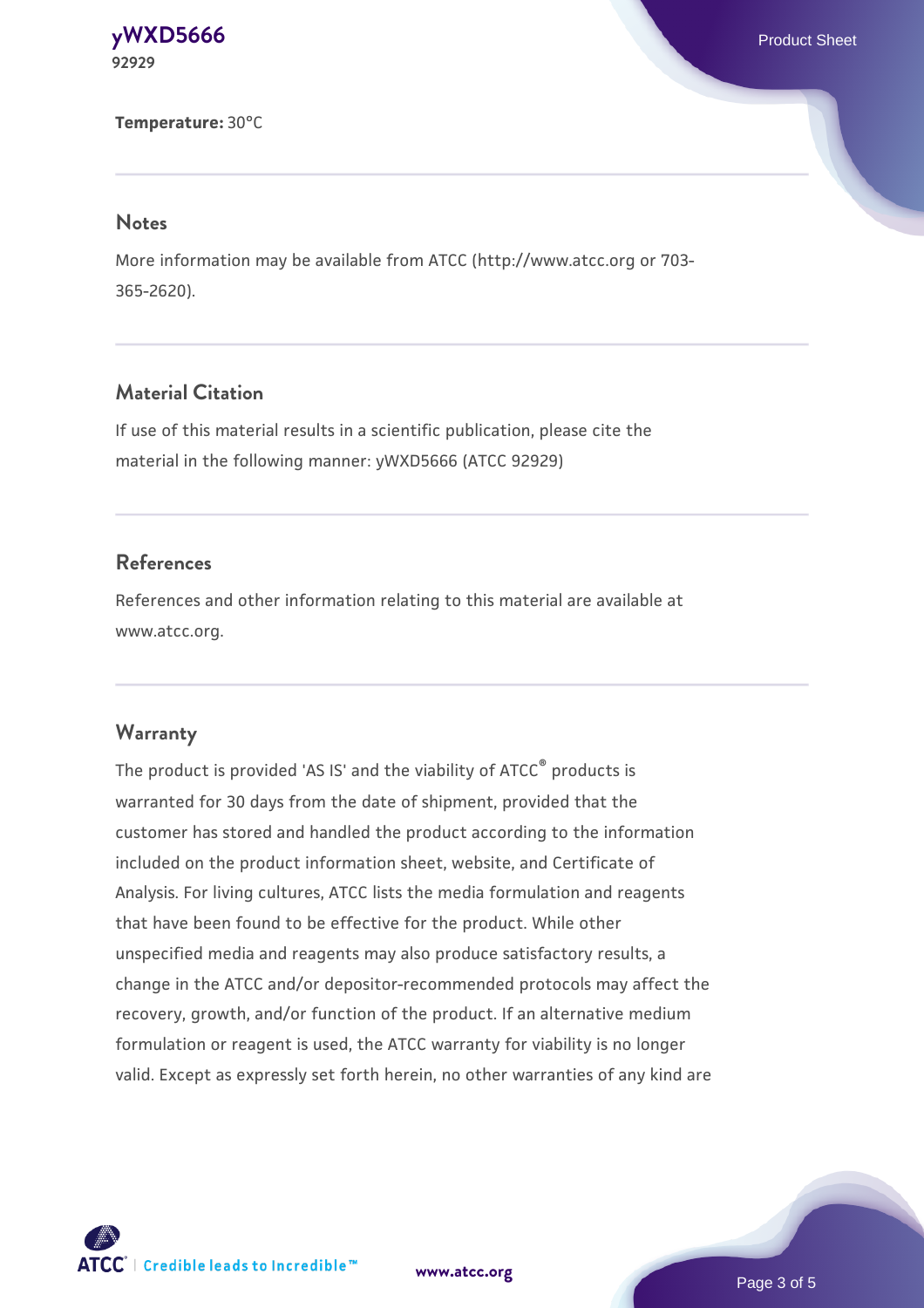**[yWXD5666](https://www.atcc.org/products/92929)** Product Sheet **92929**

provided, express or implied, including, but not limited to, any implied warranties of merchantability, fitness for a particular purpose, manufacture according to cGMP standards, typicality, safety, accuracy, and/or noninfringement.

## **Disclaimers**

This product is intended for laboratory research use only. It is not intended for any animal or human therapeutic use, any human or animal consumption, or any diagnostic use. Any proposed commercial use is prohibited without a license from ATCC.

While ATCC uses reasonable efforts to include accurate and up-to-date information on this product sheet, ATCC makes no warranties or representations as to its accuracy. Citations from scientific literature and patents are provided for informational purposes only. ATCC does not warrant that such information has been confirmed to be accurate or complete and the customer bears the sole responsibility of confirming the accuracy and completeness of any such information.

This product is sent on the condition that the customer is responsible for and assumes all risk and responsibility in connection with the receipt, handling, storage, disposal, and use of the ATCC product including without limitation taking all appropriate safety and handling precautions to minimize health or environmental risk. As a condition of receiving the material, the customer agrees that any activity undertaken with the ATCC product and any progeny or modifications will be conducted in compliance with all applicable laws, regulations, and guidelines. This product is provided 'AS IS' with no representations or warranties whatsoever except as expressly set forth herein and in no event shall ATCC, its parents, subsidiaries, directors, officers, agents, employees, assigns, successors, and affiliates be liable for indirect, special, incidental, or consequential damages of any kind in connection with or arising out of the customer's use of the product. While reasonable effort is made to ensure authenticity and reliability of materials on deposit, ATCC is not liable for damages arising from the misidentification or misrepresentation of such materials.



**[www.atcc.org](http://www.atcc.org)**

Page 4 of 5